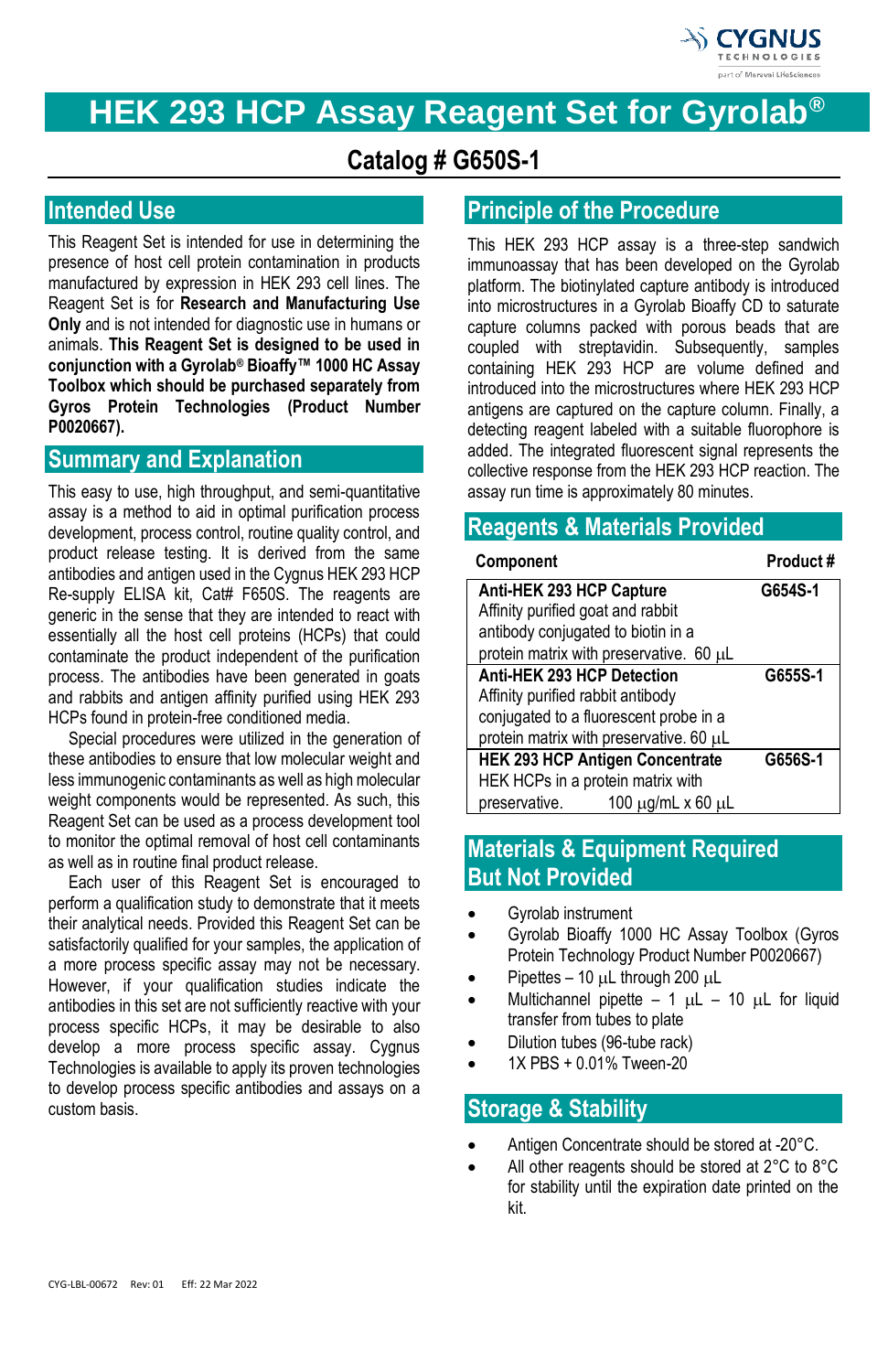### **Precautions**

- For Research or Manufacturing use only.
- This Reagent Set should only be used by qualified technicians.
- Technicians must be adequately trained and qualified on the operation and maintenance of the Gyrolab instrument before using this Reagent Set.
- This Reagent Set lot has been qualified and released using the specific lots of components in the set. Do not mix Reagent Set components from different lots.
- This Reagent Set has been specially designed to be compatible with the Gyrolab Bioaffy 1000 HC Assay Toolbox. Use of other components may result in irregular or unexpected results.

#### **Preparation of Reagents**

- Bring all reagents and the Gyrolab Bioaffy 1000 HC Assay Toolbox to room temperature.
- Prepare 1 liter of 1X PBS with 0.01% Tween-20.
- Prepare 1 liter of Gyrolab Wash Buffer pH 11

### **Procedural Notes**

- Refer to Instruction for Use for the Gyrolab Bioaffy 1000 HC Assay Toolbox.
- It is recommended that customers spin down all materials provided in this reagent set.
- **The Minimum Required Dilution (MRD) must be determined for all sample types used in this assay.** Poor dilution linearity may be observed in samples with very high concentrations of HCP. It is possible for samples to have certain HCPs in concentrations exceeding the amount of antibody for that particular HCP. In such cases the signal of the sample at all dilutions may be lower than the highest standard using the Reagent Set, however these samples will fail to show acceptable dilution linearity as evidenced by an apparent increase in dilution corrected HCP concentration with increasing dilution. Samples should be diluted at least to the MRDs as established by your qualification studies using your actual final and inprocess drug samples. The MRD is the first dilution at which all subsequent dilutions yield the same back-calculated HCP value within the statistical limits of assay precision. The HCP value to be reported for such samples is the dilution corrected value at or greater than the established MRD.

### **Limitations**

- Before relying exclusively on this assay to detect HCPs, each laboratory should qualify that the Reagent Set antibodies and assay procedure yield the acceptable specificity, accuracy, and precision. A suggested protocol for this qualification can be obtained from our Technical Services Department or web site.
- The antigen concentrate used in this assay is comprised of HEK 293 HCPs obtained after the culture of null HEK 293 cells in protein free culture media. Because the majority of HCPs will show antigenic conservation among all strains of HEK, this Reagent Set should be adequately reactive to the vast majority of HCPs from your transfected cell line. However, there can be no guarantee that this assay will detect all proteins from your process*.*
- Certain sample matrices may interfere in this assay. The antigen concentrate used in this Reagent Set attempts to simulate typical sample protein and matrices, however the potential exists that the product itself or other components in the sample matrix may result in either positive or negative interference in this assay. High or low pH, detergents, urea, high salt concentrations, and organic solvents are some of the known interference factors. It is advised to test all sample matrices for interference by diluting the antigen concentrate in a matrix, containing no or very low HCP contaminants. This diluted antigen when assayed as an unknown should return the original concentration once corrected for dilution.

### **Assay Protocol**

- Both the HEK 293 HCP detection antibody. Product #G655S-1 and the Gyrolab Bioaffy 1000 HC CD are light sensitive. Minimize the exposure of these components to light.
- Cygnus has established an analytical range of 4 8,000 ng/mL. You can determine your standard curve range based on your analytical needs.
- It is recommended that your laboratory assay appropriate quality control samples in each run to ensure that all reagents and procedures are correct.
- You are strongly urged to make controls in your typical sample matrix using HCPs derived from your cell line. These controls should be aliquoted into single use vials and stored frozen for long-term stability.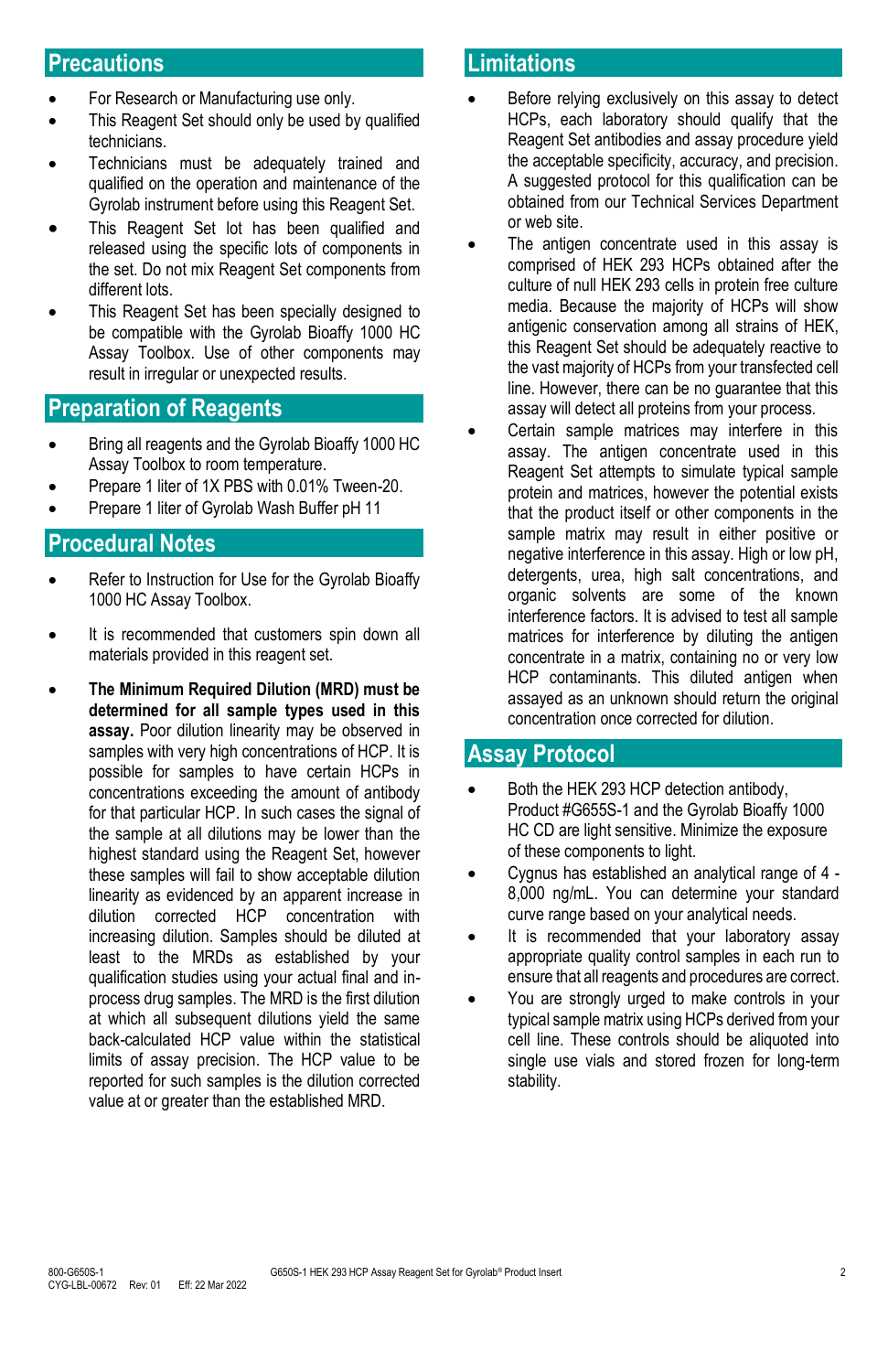| Tube #         | <b>Dilute</b><br>from         | <b>HCP</b><br>Sample<br><b>Dilution</b><br><b>Buffer</b> | Final<br><b>Concentration</b> | <b>Plate</b><br><b>Position</b> |
|----------------|-------------------------------|----------------------------------------------------------|-------------------------------|---------------------------------|
| 1              | <b>Stock</b>                  | N/A                                                      | $100 \mu g/mL$                | N/A                             |
| $\overline{2}$ | 20 µL of<br>Tube 1            | 180 µL                                                   | 10,000 ng/mL                  | N/A                             |
| 3              | 80 µL of<br>Tube 2            | $20 \mu L$                                               | 8,000 ng/mL                   | A2                              |
| $\overline{4}$ | 25 µL of<br>Tube 3            | 75 µL                                                    | 2000 ng/mL                    | A <sub>3</sub>                  |
| 5              | 25 µL of<br>Tube 4            | 75 µL                                                    | 500 ng/mL                     | A4                              |
| 6              | 25 µL of<br>Tube 5            | 75 µL                                                    | $125$ ng/mL                   | A <sub>5</sub>                  |
| $\overline{7}$ | 25 µL of<br>Tube 6            | 75 µL                                                    | $31$ ng/mL                    | A <sub>6</sub>                  |
| 8              | 25 µL of<br>Tube <sub>7</sub> | 75 µL                                                    | 8 ng/mL                       | A7                              |
| 9              | 25 µL of<br>Tube 8            | $25$ $\mu$ L                                             | 4 ng/mL                       | A <sub>8</sub>                  |
| 10             | $0\mu$ L                      | 50 µL                                                    | $0$ ng/mL                     | A <sub>1</sub>                  |

\* Tubes 3-10 (highlighted in green) represents the standard curve used for this Reagent Set.

#### **Assay Protocol**

**1. Prime the Gyrolab instrument.**

**2. Using the Gyrolab HCP Sample Dilution Buffer from the Gyrolab Bioaffy 1000 HC Assay Toolbox, dilute the HEK 293 Antigen Concentrate, #G656S-1 according to the table above.**

**3. Using the Gyrolab HCP Sample Dilution Buffer from the Toolbox prepare multiple dilutions of each sample.**

**4. Place standards, controls, samples, Capture Antibody, #G654S-1, Detection Antibody, #G655S-1 and wash buffers in the 96-well microplate according to the loading list.** 

**5. Load the microtiter plate and Gyrolab Bioaffy 1000 HC CD onto the Gyrolab instrument.** 

# **Quality Control**

- Precision on duplicate samples should yield average % coefficients of variation of less than 20%.
- It is recommended that each laboratory assay appropriate quality control samples in each run to ensure that all reagents and procedures are correct.

### **Calculation of Results**

The data should be evaluated in the Gyrolab Evaluator software module. Open the run and select 'Quantification'. In 'Analysis Setup' these settings are recommended:

- Five parameter logistic curve
- Weight on response
- Limit of detection factor: 2

### **Example Data**

| G650S-1 Standard Curve on Gyrolab                  |                         |      |                  |        |     |
|----------------------------------------------------|-------------------------|------|------------------|--------|-----|
| <b>Standard</b><br><b>Concentration</b><br>(ng/mL) | <b>Response</b><br>(RU) |      | Mean RU Std. Dev | $%$ CV |     |
| 0                                                  | 2.41                    | 2.31 | 0.105            | 6.4    |     |
|                                                    | 2.20                    |      |                  |        |     |
| 4                                                  | 2.86                    | 2.97 | 0.110            | 5.2    |     |
|                                                    | 3.08                    |      |                  |        |     |
| 8                                                  | 3.33                    | 3.38 | 0.050            | 2.0    |     |
|                                                    | 3.43                    |      |                  |        |     |
| 31                                                 | 6.61                    | 6.54 | 0.070            | 1.5    |     |
|                                                    | 6.47                    |      |                  |        |     |
| 125                                                | 17.7                    | 17.3 | 0.450            | 3.6    |     |
|                                                    | 16.8                    |      |                  |        |     |
| 500                                                | 52.9                    | 53.7 | 0.800            | 2.2    |     |
|                                                    | 54.5                    |      |                  |        |     |
| 2000                                               | 156                     | 154  |                  | 2.000  | 1.9 |
|                                                    | 152                     |      |                  |        |     |
| 8000                                               | 317                     | 313  | 4.000            | 1.8    |     |
|                                                    | 309                     |      |                  |        |     |